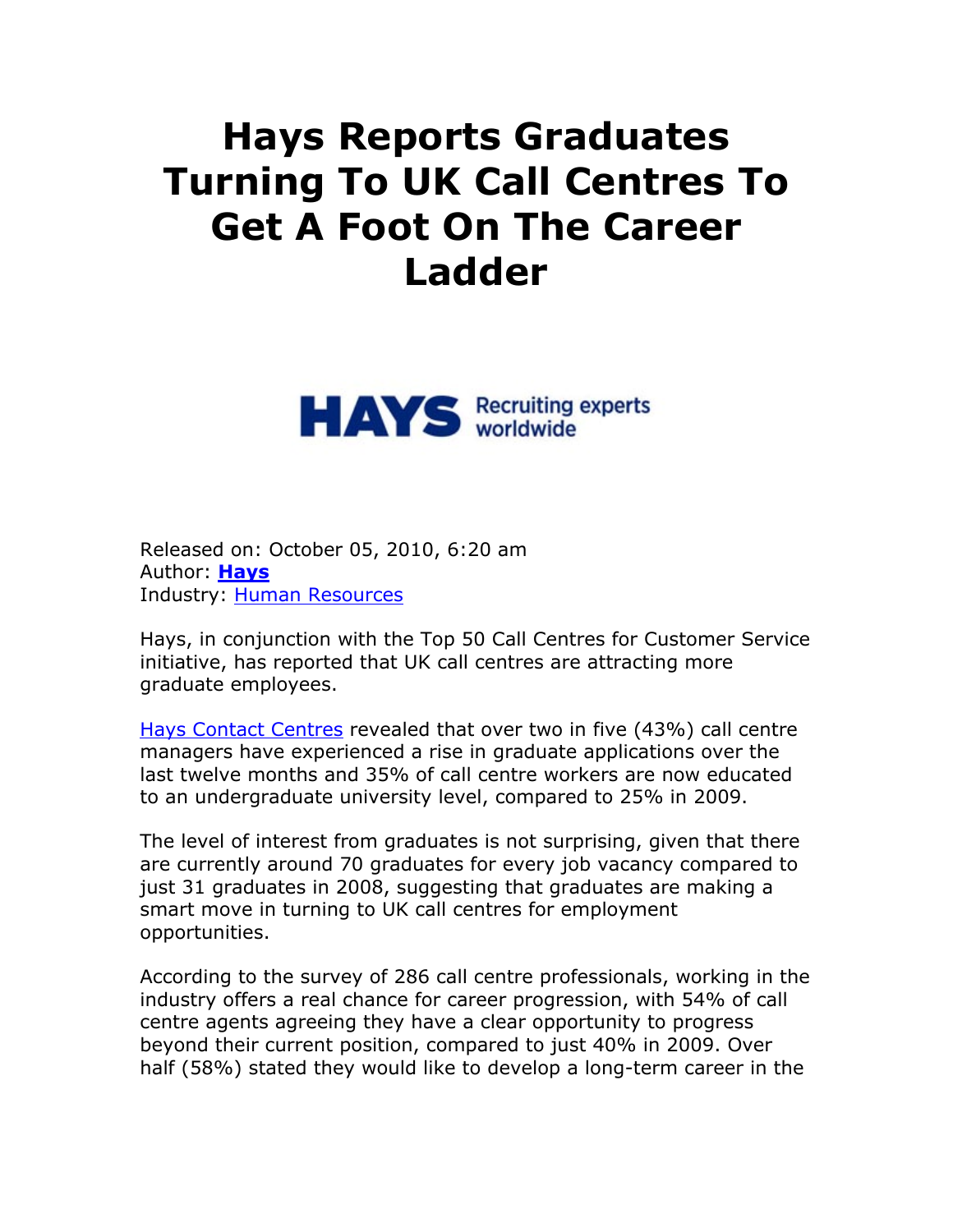industry and the signs are encouraging, as 55% of UK call centre managers started out as agents.

The survey also suggests that graduates will benefit from excellent training and development opportunities in the call centre, as 65% of managers spend more than 20% of their time coaching or training team members, and one in four at least 40% of their week.

Simon Thorpe, Programme Director at Top 50 Call Centres for Customer Service, said: "There are record numbers of graduates looking for work this year and it's encouraging that so many are attracted to the call centre industry. UK call centres offer excellent training opportunities and competitive salaries, plus the opportunity for graduates to develop their careers and move up the ladder, both within the call centre and across the wider organisation."

Graduates joining a call centre can look forward to a highly interactive environment, according to the survey. When asked about the one aspect of call centre work they enjoy the most, 65% stated that it was the interaction, whether with colleagues (37%) or customers (29%). An impressive 75% said that they would recommend a career in a call centre to a friend, indicating high levels of job satisfaction.

However, graduates should factor in the softer skills that are needed to be successful in a call centre. . When questioned on the number one attribute they look for in new employees, 45% of call centre managers said a positive attitude, followed by customer empathy (17%) and good communication (16%).

Geoff Sims, Managing Director of **Hays Contact Centres**, commented on the findings: "Call centres are becoming more demanding of their staff so it isn't surprising that the profession is attracting more people with degrees, particularly when we are still faced with a challenging economy and high unemployment levels, A clear career path is always a strong draw for graduates and it is positive that the call centre workers clearly thrive on interaction with customers and colleagues so they can put their strong communication skills to best use."

- Ends -

Notes to Editors: Survey methodology Hays Contact Centres surveyed 286 call centre workers across the UK in August 2010.